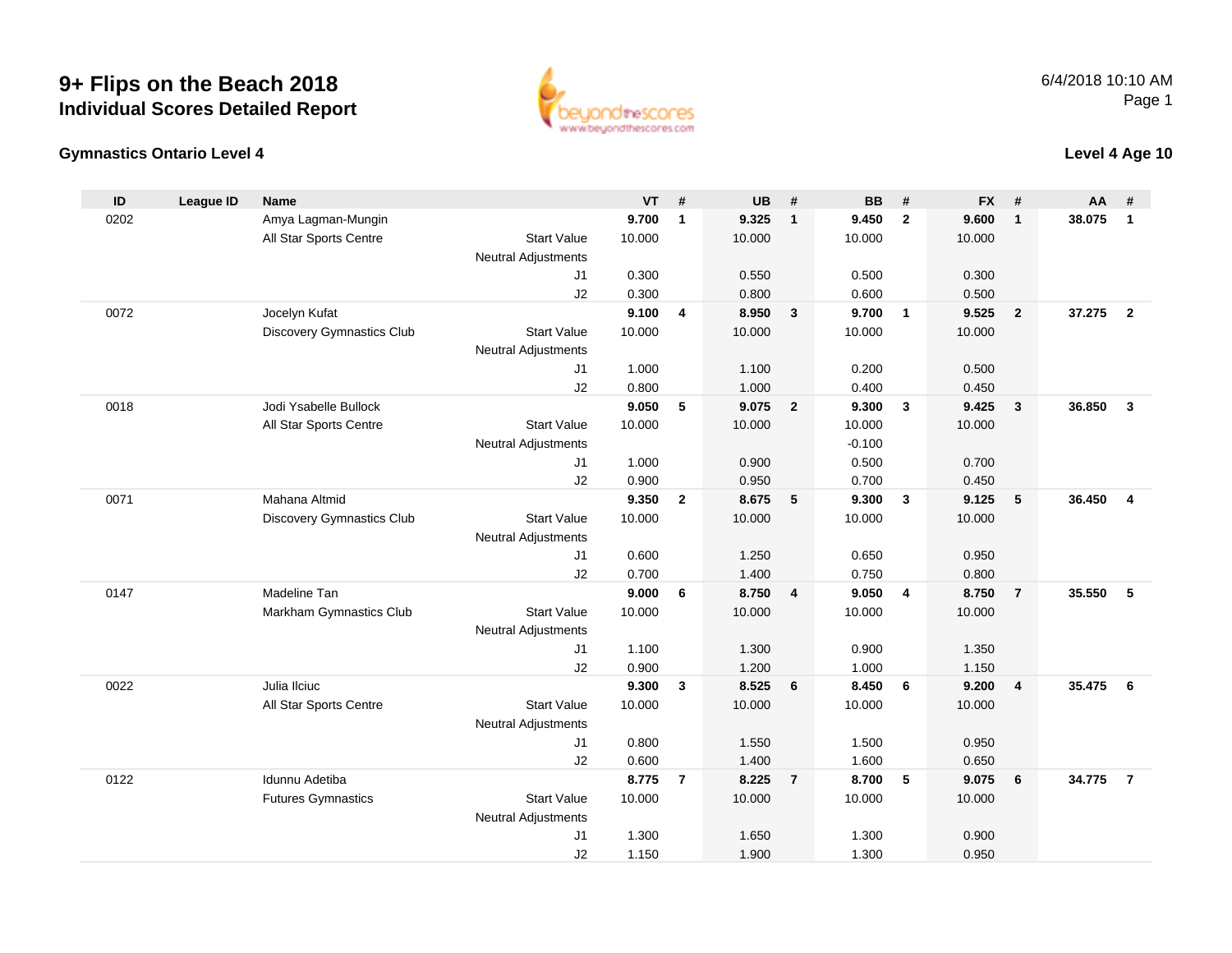

#### **Gymnastics Ontario Level 4**

| ID   | <b>League ID</b> | <b>Name</b>                      |                                              | <b>VT</b>      | #              | <b>UB</b>      | #                       | <b>BB</b>      | #                       | <b>FX</b>      | #              | <b>AA</b> | #                       |
|------|------------------|----------------------------------|----------------------------------------------|----------------|----------------|----------------|-------------------------|----------------|-------------------------|----------------|----------------|-----------|-------------------------|
| 0203 |                  | Daniella Gonsalves               |                                              | 9.450          | $\overline{2}$ | 9.475          | $\overline{1}$          | 9.275          | $\overline{2}$          | 9.175          | 6              | 37.375    | 1                       |
|      |                  | All Star Sports Centre           | <b>Start Value</b>                           | 10.000         |                | 10.000         |                         | 10.000         |                         | 10.000         |                |           |                         |
|      |                  |                                  | <b>Neutral Adjustments</b>                   |                |                |                |                         |                |                         |                |                |           |                         |
|      |                  |                                  | J <sub>1</sub>                               | 0.600          |                | 0.550          |                         | 0.800          |                         | 0.750          |                |           |                         |
|      |                  |                                  | J2                                           | 0.500          |                | 0.500          |                         | 0.650          |                         | 0.900          |                |           |                         |
| 0076 |                  | <b>Eilat Goldwasser</b>          |                                              | 9.525          | $\mathbf{1}$   | 9.100          | $\overline{\mathbf{3}}$ | 9.325          | $\overline{1}$          | 9.375          | $\overline{2}$ | 37.325    | $\overline{2}$          |
|      |                  | <b>Discovery Gymnastics Club</b> | <b>Start Value</b>                           | 10.000         |                | 10.000         |                         | 10.000         |                         | 10.000         |                |           |                         |
|      |                  |                                  | <b>Neutral Adjustments</b>                   |                |                |                |                         |                |                         |                |                |           |                         |
|      |                  |                                  | J1                                           | 0.400          |                | 0.900          |                         | 0.700          |                         | 0.700          |                |           |                         |
|      |                  |                                  | J2                                           | 0.550          |                | 0.900          |                         | 0.650          |                         | 0.550          |                |           |                         |
| 0098 |                  | Lauren Lee                       |                                              | 9.425          | 3              | 9.475          | $\overline{1}$          | 9.025          | $\overline{4}$          | 9.350          | $\mathbf{3}$   | 37.275    | $\mathbf{3}$            |
|      |                  | <b>Discovery Gymnastics Club</b> | <b>Start Value</b>                           | 10.000         |                | 10.000         |                         | 10.000         |                         | 10.000         |                |           |                         |
|      |                  |                                  | Neutral Adjustments                          |                |                |                |                         |                |                         |                |                |           |                         |
|      |                  |                                  | J <sub>1</sub>                               | 0.500          |                | 0.500          |                         | 0.950          |                         | 0.600          |                |           |                         |
|      |                  |                                  | J2                                           | 0.650          |                | 0.550          |                         | 1.000          |                         | 0.700          |                |           |                         |
| 0077 |                  | Sarah Paloma-Aviado              |                                              | 9.075          | 6              | 9.425          | $\overline{2}$          | 9.250          | $\overline{\mathbf{3}}$ | 9.250          | $\overline{4}$ | 37.000    | $\overline{\mathbf{4}}$ |
|      |                  | <b>Discovery Gymnastics Club</b> | <b>Start Value</b>                           | 10.000         |                | 10.000         |                         | 10.000         |                         | 10.000         |                |           |                         |
|      |                  |                                  | <b>Neutral Adjustments</b>                   |                |                |                |                         |                |                         |                |                |           |                         |
|      |                  |                                  | J1                                           | 1.000          |                | 0.650          |                         | 0.700          |                         | 0.900          |                |           |                         |
|      |                  |                                  | J2                                           | 0.850          |                | 0.500          |                         | 0.800          |                         | 0.600          |                |           |                         |
| 0196 |                  | Hope Davis                       |                                              | 9.450          | $\mathbf{2}$   | 9.050          | $\overline{\mathbf{4}}$ | 8.850          | $5\phantom{1}$          | 9.425          | $\mathbf{1}$   | 36.775    | 5                       |
|      |                  | All Star Sports Centre           | <b>Start Value</b>                           | 10.000         |                | 10.000         |                         | 10.000         |                         | 10.000         |                |           |                         |
|      |                  |                                  | <b>Neutral Adjustments</b>                   |                |                |                |                         |                |                         |                |                |           |                         |
|      |                  |                                  | J1                                           | 0.600          |                | 0.900          |                         | 1.200          |                         | 0.650          |                |           |                         |
|      |                  | <b>Brooke Borden</b>             | J2                                           | 0.500          |                | 1.000          |                         | 1.100          |                         | 0.500          |                |           |                         |
| 0075 |                  |                                  |                                              | 9.050          | $\overline{7}$ | 8.425          | 5                       | 8.700          | 6                       | 9.225          | 5              | 35.400    | 6                       |
|      |                  | <b>Discovery Gymnastics Club</b> | <b>Start Value</b>                           | 10.000         |                | 10.000         |                         | 10.000         |                         | 10.000         |                |           |                         |
|      |                  |                                  | <b>Neutral Adjustments</b>                   |                |                |                |                         |                |                         |                |                |           |                         |
|      |                  |                                  | J1                                           | 0.900          |                | 1.550          |                         | 1.300          |                         | 0.850          |                |           |                         |
| 0023 |                  | <b>Hannah Little</b>             | J2                                           | 1.000<br>9.125 | $\overline{4}$ | 1.600<br>8.400 | 6                       | 1.300<br>8.300 | 9                       | 0.700<br>9.075 | $\overline{7}$ | 34.900    | $\overline{7}$          |
|      |                  |                                  | <b>Start Value</b>                           |                |                |                |                         |                |                         |                |                |           |                         |
|      |                  | All Star Sports Centre           |                                              | 10.000         |                | 10.000         |                         | 10.000         |                         | 10.000         |                |           |                         |
|      |                  |                                  | <b>Neutral Adjustments</b><br>J <sub>1</sub> | 0.900          |                | 1.700          |                         | 1.700          |                         | 1.100          |                |           |                         |
|      |                  |                                  | J2                                           | 0.850          |                | 1.500          |                         | 1.700          |                         | 0.750          |                |           |                         |
|      |                  |                                  |                                              |                |                |                |                         |                |                         |                |                |           |                         |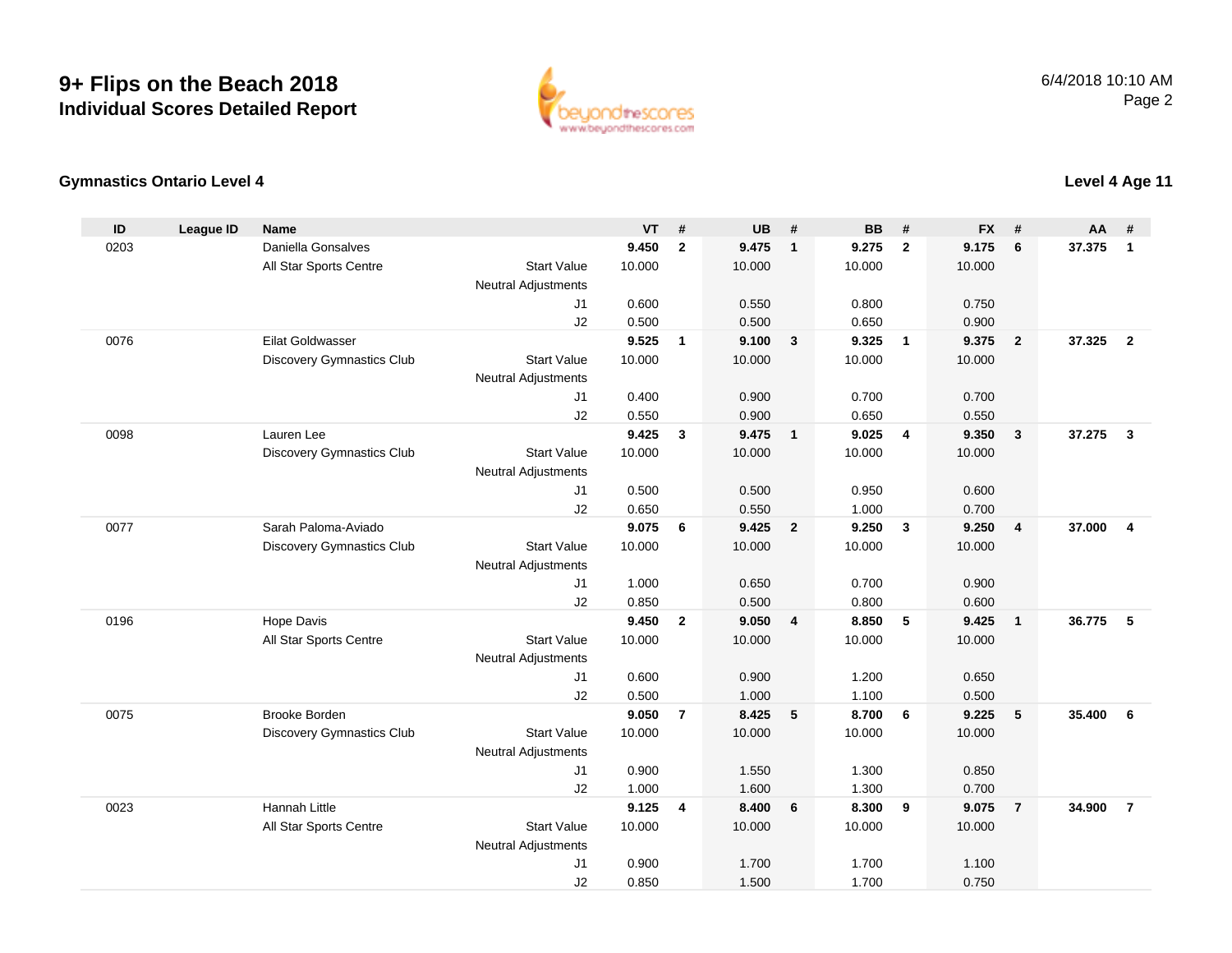

| 0020 | Anjilee Hemanchal       |                            | 9.100   | 5   | 8.150   | 9              | 8.450  | - 8            | 9.075  | 7   | 34.775 | 8  |
|------|-------------------------|----------------------------|---------|-----|---------|----------------|--------|----------------|--------|-----|--------|----|
|      | All Star Sports Centre  | <b>Start Value</b>         | 10.000  |     | 10.000  |                | 10.000 |                | 10.000 |     |        |    |
|      |                         | <b>Neutral Adjustments</b> |         |     |         |                |        |                |        |     |        |    |
|      |                         | J1                         | 1.000   |     | 1.850   |                | 1.500  |                | 1.000  |     |        |    |
|      |                         | J2                         | 0.800   |     | 1.850   |                | 1.600  |                | 0.850  |     |        |    |
| 0229 | Amanda Hojjatoleslami   |                            | 8.550 9 |     | 8.250   | $\overline{7}$ | 8.500  | $\overline{7}$ | 8.550  | - 9 | 33.850 | 9  |
|      | Markham Gymnastics Club | <b>Start Value</b>         | 10.000  |     | 10.000  |                | 10.000 |                | 10.000 |     |        |    |
|      |                         | <b>Neutral Adjustments</b> |         |     |         |                |        |                |        |     |        |    |
|      |                         | J <sub>1</sub>             | 1.400   |     | 1.800   |                | 1.400  |                | 1.550  |     |        |    |
|      |                         | J2                         | 1.500   |     | 1.700   |                | 1.600  |                | 1.350  |     |        |    |
| 0194 | Aliyah Parker           |                            | 8.750   | - 8 | 8.175 8 |                | 7.875  | 10             | 8.675  | - 8 | 33.475 | 10 |
|      | Markham Gymnastics Club | <b>Start Value</b>         | 10.000  |     | 10.000  |                | 10.000 |                | 10.000 |     |        |    |
|      |                         | <b>Neutral Adjustments</b> |         |     |         |                |        |                |        |     |        |    |
|      |                         | J1                         | 1.300   |     | 1.850   |                | 2.100  |                | 1.450  |     |        |    |
|      |                         | J2                         | 1.200   |     | 1.800   |                | 2.150  |                | 1.200  |     |        |    |

#### **Gymnastics Ontario Level 4**

| ID   | League ID | Name                             |                            | <b>VT</b> | #            | <b>UB</b> | #              | <b>BB</b> | #                       | <b>FX</b> | #                       | AA     | #                       |
|------|-----------|----------------------------------|----------------------------|-----------|--------------|-----------|----------------|-----------|-------------------------|-----------|-------------------------|--------|-------------------------|
| 0080 |           | Ela Rogalla                      |                            | 9.400     | 1            | 9.375     | $\overline{2}$ | 9.250     | $\overline{\mathbf{2}}$ | 8.700     | $\overline{4}$          | 36.725 | -1                      |
|      |           | <b>Discovery Gymnastics Club</b> | <b>Start Value</b>         | 10.000    |              | 10.000    |                | 10.000    |                         | 10.000    |                         |        |                         |
|      |           |                                  | Neutral Adjustments        |           |              |           |                |           |                         |           |                         |        |                         |
|      |           |                                  | J1                         | 0.600     |              | 0.650     |                | 0.700     |                         | 1.450     |                         |        |                         |
|      |           |                                  | J2                         | 0.600     |              | 0.600     |                | 0.800     |                         | 1.150     |                         |        |                         |
| 0208 |           | Victoria Murski                  |                            | 9.300     | $\mathbf{2}$ | 9.400     | $\mathbf{1}$   | 9.100     | $\overline{\mathbf{4}}$ | 8.850     | $\overline{\mathbf{2}}$ | 36.650 | $\overline{\mathbf{2}}$ |
|      |           | Horizons Gymnastics              | <b>Start Value</b>         | 10.000    |              | 10.000    |                | 10.000    |                         | 10.000    |                         |        |                         |
|      |           |                                  | <b>Neutral Adjustments</b> |           |              |           |                |           |                         |           |                         |        |                         |
|      |           |                                  | J1                         | 0.700     |              | 0.700     |                | 0.800     |                         | 1.200     |                         |        |                         |
|      |           |                                  | J2                         | 0.700     |              | 0.500     |                | 1.000     |                         | 1.100     |                         |        |                         |
| 0207 |           | Sara Ford                        |                            | 8.850     | 4            | 9.250     | $\mathbf{3}$   | 8.750     | 5                       | 8.725     | $\overline{\mathbf{3}}$ | 35.575 | -3                      |
|      |           | Horizons Gymnastics              | <b>Start Value</b>         | 10.000    |              | 10.000    |                | 10.000    |                         | 10.000    |                         |        |                         |
|      |           |                                  | <b>Neutral Adjustments</b> |           |              |           |                |           |                         |           |                         |        |                         |
|      |           |                                  | J1                         | 1.100     |              | 0.850     |                | 1.350     |                         | 1.200     |                         |        |                         |
|      |           |                                  | J2                         | 1.200     |              | 0.650     |                | 1.150     |                         | 1.350     |                         |        |                         |
| 0079 |           | Rachel Osborne                   |                            | 8.800     | 5            | 8.300     | $\overline{4}$ | 9.150     | $\mathbf{3}$            | 8.525     | 6                       | 34.775 | $\overline{\mathbf{4}}$ |
|      |           | <b>Discovery Gymnastics Club</b> | Start Value                | 10.000    |              | 10.000    |                | 10.000    |                         | 10.000    |                         |        |                         |
|      |           |                                  | Neutral Adjustments        |           |              |           |                |           |                         |           |                         |        |                         |
|      |           |                                  | J1                         | 1.100     |              | 1.800     |                | 0.750     |                         | 1.500     |                         |        |                         |
|      |           |                                  | J2                         | 1.300     |              | 1.600     |                | 0.950     |                         | 1.450     |                         |        |                         |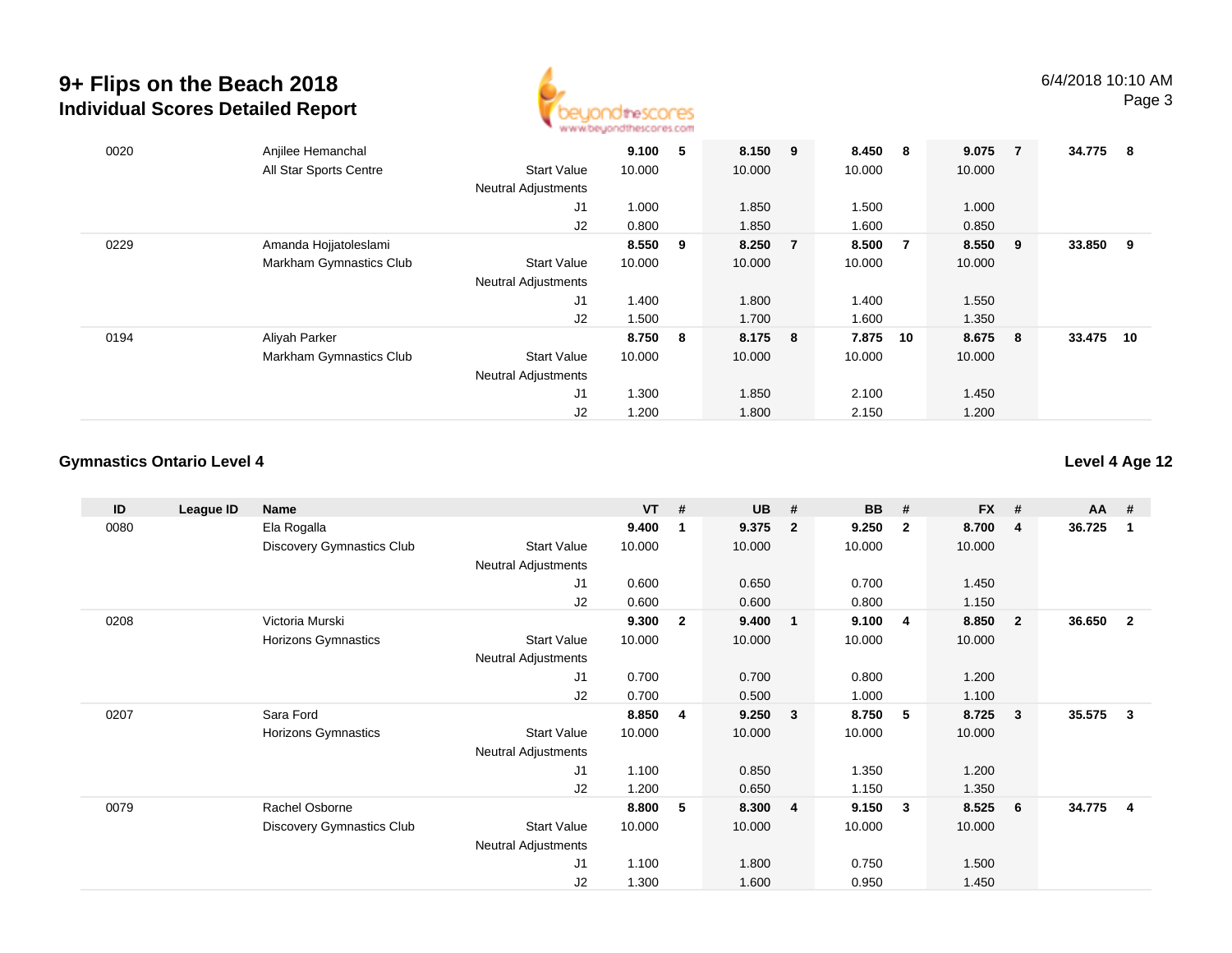

| 0021 | Mya Hummel              |                            | 8.600  | -6             | 7.700 6 | 9.350    |                | 8.925  | - 1            | 34.575 | - 5 |
|------|-------------------------|----------------------------|--------|----------------|---------|----------|----------------|--------|----------------|--------|-----|
|      | All Star Sports Centre  | <b>Start Value</b>         | 10.000 |                | 10.000  | 10.000   |                | 10.000 |                |        |     |
|      |                         | <b>Neutral Adjustments</b> |        |                |         |          |                |        |                |        |     |
|      |                         | J1                         | 1.500  |                | 2.400   | 0.600    |                | 1.100  |                |        |     |
|      |                         | J2                         | 1.300  |                | 2.200   | 0.700    |                | 1.050  |                |        |     |
| 0199 | <b>Emily Lewis</b>      |                            | 8.900  | 3              | 7.350 7 | 8.600    | 6              | 8.675  | - 5            | 33.525 | - 6 |
|      | All Star Sports Centre  | <b>Start Value</b>         | 10.000 |                | 10.000  | 10.000   |                | 10.000 |                |        |     |
|      |                         | <b>Neutral Adjustments</b> |        |                |         | $-0.100$ |                |        |                |        |     |
|      |                         | J1                         | 1.100  |                | 2.600   | 1.250    |                | 1.350  |                |        |     |
|      |                         | J2                         | 1.100  |                | 2.700   | 1.350    |                | 1.300  |                |        |     |
| 0144 | Marin Holmes            |                            | 8.500  | $\overline{7}$ | 8.250 5 | 8.100    | $\overline{7}$ | 8.175  | $\overline{7}$ | 33.025 | -7  |
|      | Markham Gymnastics Club | <b>Start Value</b>         | 10.000 |                | 10.000  | 10.000   |                | 10.000 |                |        |     |
|      |                         | <b>Neutral Adjustments</b> |        |                |         |          |                |        |                |        |     |
|      |                         | J <sub>1</sub>             | 1.500  |                | 1.900   | 1.900    |                | 1.800  |                |        |     |
|      |                         | J2                         | 1.500  |                | 1.600   | 1.900    |                | 1.850  |                |        |     |

#### **Gymnastics Ontario Level 4**

| ID   | League ID | <b>Name</b>               |                            | <b>VT</b> | #            | <b>UB</b> | #              | <b>BB</b> | #                       | <b>FX</b> | #                       | AA     | #              |
|------|-----------|---------------------------|----------------------------|-----------|--------------|-----------|----------------|-----------|-------------------------|-----------|-------------------------|--------|----------------|
| 0084 |           | Sasha Dodo                |                            | 9.350     | 1            | 8.500     | $\overline{2}$ | 7.950     | 3                       | 8.825     | $\overline{\mathbf{1}}$ | 34.625 | $\overline{1}$ |
|      |           | Discovery Gymnastics Club | <b>Start Value</b>         | 10.000    |              | 10.000    |                | 10.000    |                         | 10.000    |                         |        |                |
|      |           |                           | <b>Neutral Adjustments</b> |           |              |           |                | $-0.200$  |                         |           |                         |        |                |
|      |           |                           | J <sub>1</sub>             | 0.600     |              | 1.600     |                | 1.750     |                         | 1.200     |                         |        |                |
|      |           |                           | J2                         | 0.700     |              | 1.400     |                | 1.950     |                         | 1.150     |                         |        |                |
| 0131 |           | Iris Locsin               |                            | 8.700     | $\mathbf{2}$ | 8.525     | $\mathbf{1}$   | 8.150     | $\overline{2}$          | 8.425     | $\overline{\mathbf{2}}$ | 33.800 | $\overline{2}$ |
|      |           | Markham Gymnastics Club   | <b>Start Value</b>         | 10.000    |              | 10.000    |                | 10.000    |                         | 10.000    |                         |        |                |
|      |           |                           | <b>Neutral Adjustments</b> |           |              |           |                |           |                         |           |                         |        |                |
|      |           |                           | J1                         | 1.300     |              | 1.550     |                | 1.900     |                         | 1.500     |                         |        |                |
|      |           |                           | J2                         | 1.300     |              | 1.400     |                | 1.800     |                         | 1.650     |                         |        |                |
| 0142 |           | Lauryn Cheung             |                            | 8.400     | 5            | 7.350     | 5              | 8.400     | 1                       | 8.350     | $\overline{\mathbf{3}}$ | 32.500 | $\mathbf{3}$   |
|      |           | Markham Gymnastics Club   | <b>Start Value</b>         | 10.000    |              | 10.000    |                | 10.000    |                         | 10.000    |                         |        |                |
|      |           |                           | Neutral Adjustments        |           |              |           |                |           |                         |           |                         |        |                |
|      |           |                           | J1                         | 1.600     |              | 2.700     |                | 1.700     |                         | 1.650     |                         |        |                |
|      |           |                           | J2                         | 1.600     |              | 2.600     |                | 1.500     |                         | 1.650     |                         |        |                |
| 0169 |           | Elli Clark                |                            | 8.550     | 3            | 8.450     | 3              | 7.775     | $\overline{\mathbf{4}}$ | 7.325     | $\overline{4}$          | 32.100 | -4             |
|      |           | <b>Synergy Gymnastics</b> | <b>Start Value</b>         | 10.000    |              | 10.000    |                | 10.000    |                         | 10.000    |                         |        |                |
|      |           |                           | Neutral Adjustments        |           |              |           |                |           |                         |           |                         |        |                |
|      |           |                           | J1                         | 1.500     |              | 1.600     |                | 2.200     |                         | 2.600     |                         |        |                |
|      |           |                           | J2                         | 1.400     |              | 1.500     |                | 2.250     |                         | 2.750     |                         |        |                |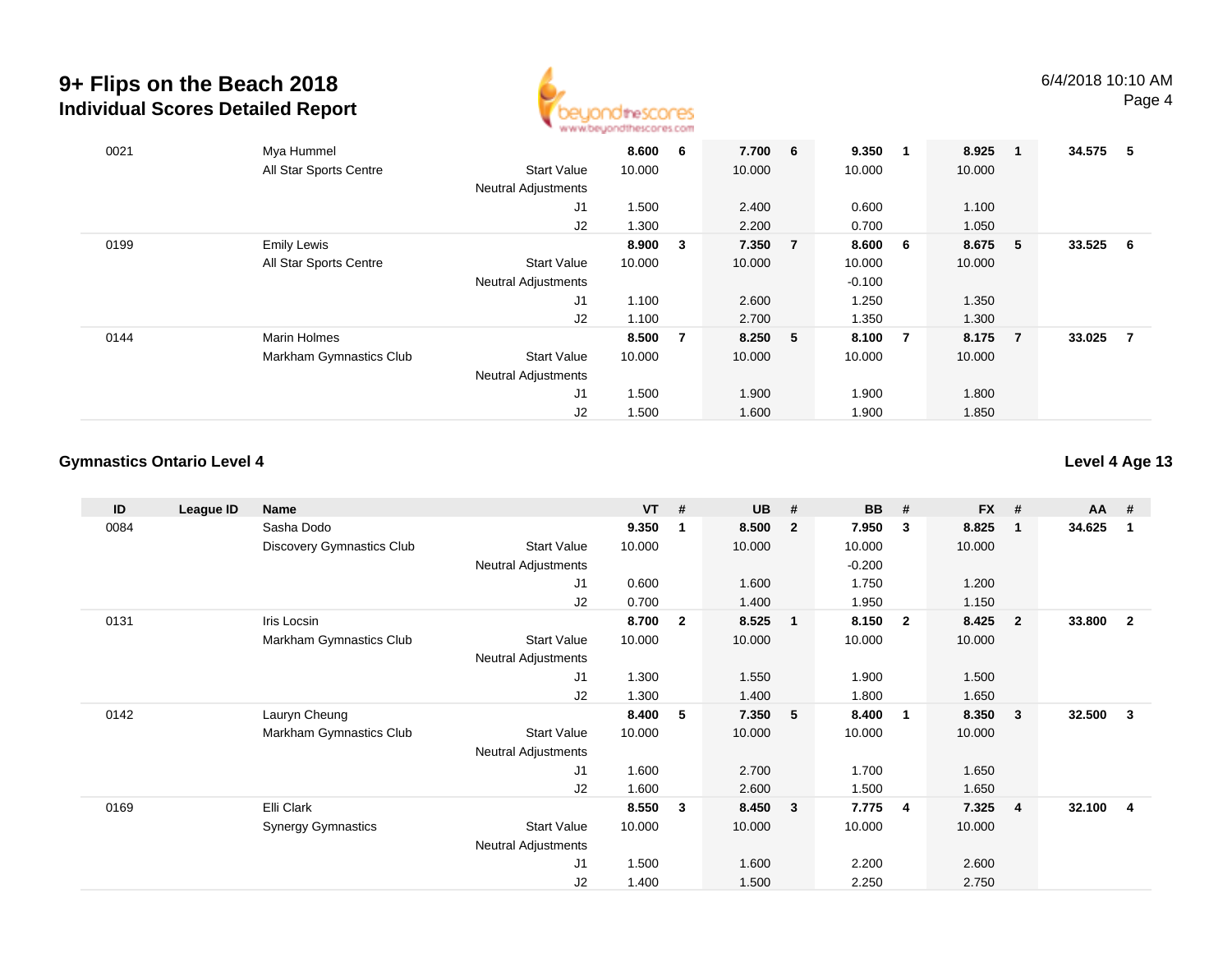

#### 6/4/2018 10:10 AMPage 5

| 0130 | Sienna Locsin           |                     | 8.500  | 7.950  | 7.600  | 7.325<br>4 | 31.375 |
|------|-------------------------|---------------------|--------|--------|--------|------------|--------|
|      | Markham Gymnastics Club | <b>Start Value</b>  | 10.000 | 10.000 | 10.000 | 10.000     |        |
|      |                         | Neutral Adjustments |        |        |        |            |        |
|      |                         | ປ∣                  | .500   | 1.900  | 2.500  | 2.500      |        |
|      |                         | J2                  | .500   | 2.200  | 2.300  | 2.850      |        |

#### **Gymnastics Ontario Level 4**

| ID   | League ID | Name                             |                            | VT     | #              | <b>UB</b> | #                       | <b>BB</b> | #              | <b>FX</b> | #              | <b>AA</b> | #              |
|------|-----------|----------------------------------|----------------------------|--------|----------------|-----------|-------------------------|-----------|----------------|-----------|----------------|-----------|----------------|
| 0087 |           | Liz Shumuilov                    |                            | 9.100  | 3              | 8.625     | $\overline{\mathbf{4}}$ | 9.300     | $\overline{2}$ | 9.225     | $\mathbf{1}$   | 36.250    | $\mathbf{1}$   |
|      |           | Discovery Gymnastics Club        | <b>Start Value</b>         | 10.000 |                | 10.000    |                         | 10.000    |                | 10.000    |                |           |                |
|      |           |                                  | <b>Neutral Adjustments</b> |        |                |           |                         |           |                |           |                |           |                |
|      |           |                                  | J1                         | 1.000  |                | 1.350     |                         | 0.700     |                | 0.750     |                |           |                |
|      |           |                                  | J2                         | 0.800  |                | 1.400     |                         | 0.700     |                | 0.800     |                |           |                |
| 0086 |           | Eliana Rosenberg                 |                            | 9.000  | 4              | 9.175     | $\overline{1}$          | 9.200     | $\mathbf{3}$   | 8.750     | 5              | 36.125    | $\overline{2}$ |
|      |           | Discovery Gymnastics Club        | <b>Start Value</b>         | 10.000 |                | 10.000    |                         | 10.000    |                | 10.000    |                |           |                |
|      |           |                                  | <b>Neutral Adjustments</b> |        |                |           |                         |           |                |           |                |           |                |
|      |           |                                  | J1                         | 1.100  |                | 0.850     |                         | 0.700     |                | 1.350     |                |           |                |
|      |           |                                  | J2                         | 0.900  |                | 0.800     |                         | 0.900     |                | 1.150     |                |           |                |
| 0212 |           | Rahma Nusaibah                   |                            | 9.100  | $\mathbf{3}$   | 9.100     | $\overline{2}$          | 8.750     | $\overline{4}$ | 9.075     | $\overline{2}$ | 36.025    | $\mathbf{3}$   |
|      |           | <b>Horizons Gymnastics</b>       | <b>Start Value</b>         | 10.000 |                | 10.000    |                         | 10.000    |                | 10.000    |                |           |                |
|      |           |                                  | <b>Neutral Adjustments</b> |        |                |           |                         |           |                |           |                |           |                |
|      |           |                                  | J1                         | 1.000  |                | 0.900     |                         | 1.300     |                | 1.000     |                |           |                |
|      |           |                                  | J2                         | 0.800  |                | 0.900     |                         | 1.200     |                | 0.850     |                |           |                |
| 0167 |           | Hannah Boot                      |                            | 9.400  | $\mathbf{1}$   | 7.950     | 6                       | 9.350     | $\overline{1}$ | 8.975     | $\mathbf{3}$   | 35.675    | $\overline{4}$ |
|      |           | <b>Synergy Gymnastics</b>        | <b>Start Value</b>         | 10.000 |                | 10.000    |                         | 10.000    |                | 10.000    |                |           |                |
|      |           |                                  | Neutral Adjustments        |        |                |           |                         | $-0.100$  |                |           |                |           |                |
|      |           |                                  | J1                         | 0.600  |                | 2.000     |                         | 0.500     |                | 1.200     |                |           |                |
|      |           |                                  | J2                         | 0.600  |                | 2.100     |                         | 0.600     |                | 0.850     |                |           |                |
| 0088 |           | Isabella Ruffolo                 |                            | 8.950  | 5              | 8.800     | $\mathbf{3}$            | 8.350     | 5              | 8.700     | 6              | 34.800    | 5              |
|      |           | <b>Discovery Gymnastics Club</b> | <b>Start Value</b>         | 10.000 |                | 10.000    |                         | 10.000    |                | 10.000    |                |           |                |
|      |           |                                  | <b>Neutral Adjustments</b> |        |                |           |                         |           |                |           |                |           |                |
|      |           |                                  | J1                         | 1.100  |                | 1.300     |                         | 1.600     |                | 1.200     |                |           |                |
|      |           |                                  | J2                         | 1.000  |                | 1.100     |                         | 1.700     |                | 1.400     |                |           |                |
| 0019 |           | Hailey Dobosh                    |                            | 9.150  | $\overline{2}$ | 8.350     | 5                       | 7.900     | - 6            | 8.925     | $\overline{4}$ | 34.325    | 6              |
|      |           | All Star Sports Centre           | <b>Start Value</b>         | 10.000 |                | 10.000    |                         | 10.000    |                | 10.000    |                |           |                |
|      |           |                                  | <b>Neutral Adjustments</b> |        |                |           |                         | $-0.100$  |                |           |                |           |                |
|      |           |                                  | J1                         | 0.900  |                | 1.700     |                         | 2.000     |                | 1.150     |                |           |                |
|      |           |                                  | J2                         | 0.800  |                | 1.600     |                         | 2.000     |                | 1.000     |                |           |                |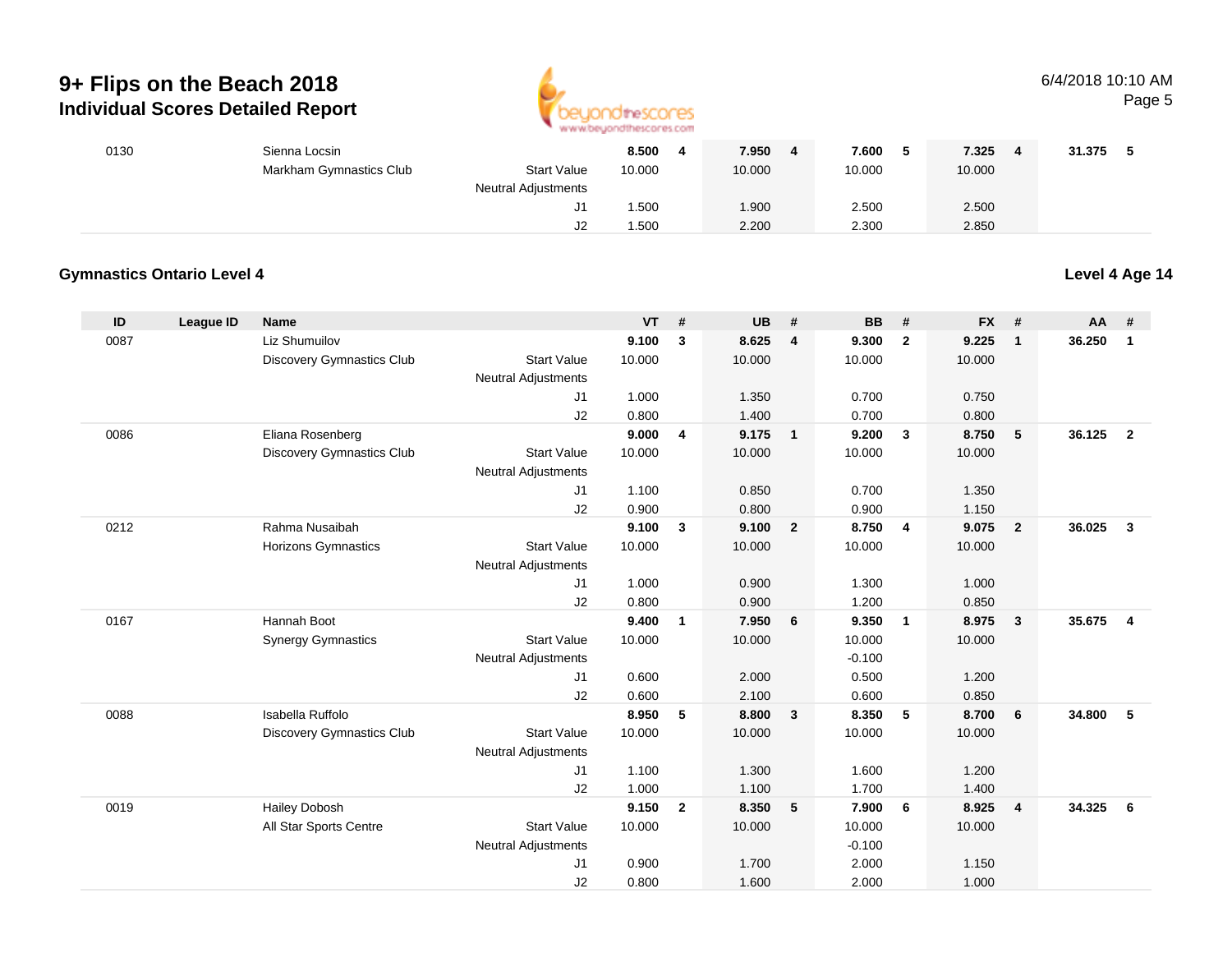

#### **Gymnastics Ontario Level 4Level 4 Age 15+**

| ID   | League ID | Name                      |                            | VT     | #              | UB     | #              | <b>BB</b> | #              | FX #   |                | AA #   |                         |
|------|-----------|---------------------------|----------------------------|--------|----------------|--------|----------------|-----------|----------------|--------|----------------|--------|-------------------------|
| 0200 |           | Ann Kwarteng              |                            | 9.150  | $\overline{1}$ | 9.150  | $\mathbf{1}$   | 9.175     | 1              | 9.525  | $\mathbf{1}$   | 37.000 | $\overline{\mathbf{1}}$ |
|      |           | All Star Sports Centre    | <b>Start Value</b>         | 10.000 |                | 10.000 |                | 10.000    |                | 10.000 |                |        |                         |
|      |           |                           | <b>Neutral Adjustments</b> |        |                |        |                | $-0.100$  |                |        |                |        |                         |
|      |           |                           | J <sub>1</sub>             | 0.900  |                | 0.900  |                | 0.700     |                | 0.550  |                |        |                         |
|      |           |                           | J2                         | 0.800  |                | 0.800  |                | 0.750     |                | 0.400  |                |        |                         |
| 0001 |           | Vanessa Lascala           |                            | 9.050  | $\overline{2}$ | 8.200  | $\overline{2}$ | 8.250     | 3              | 9.200  | $\overline{2}$ | 34.700 | $\overline{2}$          |
|      |           | Aereo Gymnastics Club     | <b>Start Value</b>         | 10.000 |                | 10.000 |                | 10.000    |                | 10.000 |                |        |                         |
|      |           |                           | <b>Neutral Adjustments</b> |        |                |        |                |           |                |        |                |        |                         |
|      |           |                           | J <sub>1</sub>             | 1.000  |                | 1.900  |                | 1.700     |                | 0.850  |                |        |                         |
|      |           |                           | J2                         | 0.900  |                | 1.700  |                | 1.800     |                | 0.750  |                |        |                         |
| 0214 |           | Antonia Miksic            |                            | 8.750  | -4             | 7.600  | 5              | 9.025     | $\overline{2}$ | 8.650  | $\overline{4}$ | 34.025 | $\mathbf{3}$            |
|      |           | Horizons Gymnastics       | <b>Start Value</b>         | 10.000 |                | 10.000 |                | 10.000    |                | 10.000 |                |        |                         |
|      |           |                           | <b>Neutral Adjustments</b> |        |                |        |                |           |                |        |                |        |                         |
|      |           |                           | J <sub>1</sub>             | 1.400  |                | 2.500  |                | 1.000     |                | 1.400  |                |        |                         |
|      |           |                           | J2                         | 1.100  |                | 2.300  |                | 0.950     |                | 1.300  |                |        |                         |
| 0017 |           | Erin Atkinson             |                            | 8.600  | 5              | 7.950  | $\mathbf{3}$   | 7.800     | 5              | 8.725  | 3              | 33.075 | $\overline{\mathbf{4}}$ |
|      |           | All Star Sports Centre    | <b>Start Value</b>         | 10.000 |                | 10.000 |                | 10.000    |                | 10.000 |                |        |                         |
|      |           |                           | <b>Neutral Adjustments</b> |        |                |        |                |           |                |        |                |        |                         |
|      |           |                           | J <sub>1</sub>             | 1.500  |                | 2.200  |                | 2.300     |                | 1.300  |                |        |                         |
|      |           |                           | J2                         | 1.300  |                | 1.900  |                | 2.100     |                | 1.250  |                |        |                         |
| 0168 |           | Erica Alessandrini        |                            | 9.000  | $\mathbf{3}$   | 7.750  | $\overline{4}$ | 8.100     | 4              | 8.025  | 5              | 32.875 | 5                       |
|      |           | <b>Synergy Gymnastics</b> | <b>Start Value</b>         | 10.000 |                | 10.000 |                | 10.000    |                | 10.000 |                |        |                         |
|      |           |                           | <b>Neutral Adjustments</b> |        |                |        |                |           |                |        |                |        |                         |
|      |           |                           | J <sub>1</sub>             | 1.000  |                | 2.400  |                | 2.000     |                | 2.100  |                |        |                         |
|      |           |                           | J2                         | 1.000  |                | 2.100  |                | 1.800     |                | 1.850  |                |        |                         |

#### **Gymnastics Ontario Level 4**

| ID   | League ID | <b>Name</b>            |                            | <b>VT</b> | -# | <b>UB</b> | # | <b>BB</b> | # | <b>FX</b> | $AA$ # |  |
|------|-----------|------------------------|----------------------------|-----------|----|-----------|---|-----------|---|-----------|--------|--|
| 0201 |           | Aaliyah Ellis-Dawson   |                            | 9.400     |    | 8.950     | 5 | 9.600     |   | 9.575     | 37.525 |  |
|      |           | All Star Sports Centre | <b>Start Value</b>         | 10.000    |    | 10.000    |   | 10.000    |   | 10.000    |        |  |
|      |           |                        | <b>Neutral Adjustments</b> |           |    |           |   |           |   |           |        |  |
|      |           |                        | J1                         | 0.700     |    | 1.000     |   | 0.400     |   | 0.400     |        |  |
|      |           |                        | J2                         | 0.500     |    | 1.100     |   | 0.400     |   | 0.450     |        |  |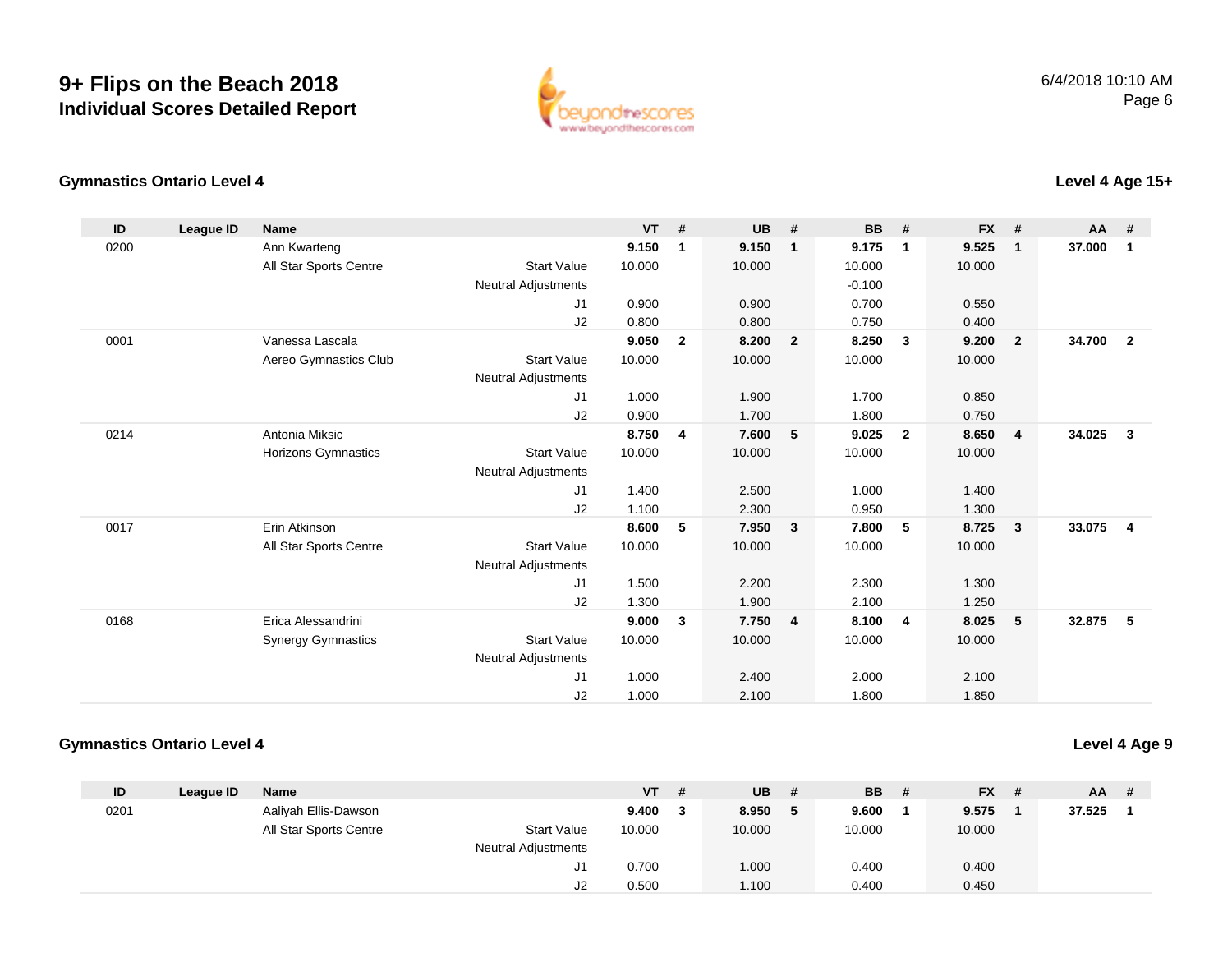

| 0069 | Maya Dalmao-Caton                 |                            | 9.325    | 5            | 9.300  | $\overline{\mathbf{2}}$ | 9.150  | $\overline{\mathbf{2}}$ | 9.350  | 3                       | 37.125 | $\overline{\mathbf{2}}$ |
|------|-----------------------------------|----------------------------|----------|--------------|--------|-------------------------|--------|-------------------------|--------|-------------------------|--------|-------------------------|
|      | <b>Discovery Gymnastics Club</b>  | <b>Start Value</b>         | 10.000   |              | 10.000 |                         | 10.000 |                         | 10.000 |                         |        |                         |
|      |                                   | <b>Neutral Adjustments</b> |          |              |        |                         |        |                         |        |                         |        |                         |
|      |                                   | J1                         | 0.800    |              | 0.700  |                         | 0.700  |                         | 0.600  |                         |        |                         |
|      |                                   | J2                         | 0.550    |              | 0.700  |                         | 1.000  |                         | 0.700  |                         |        |                         |
| 0117 | Lory Fowler                       |                            | 9.250    | 6            | 9.725  | $\overline{\mathbf{1}}$ | 8.800  | $\overline{4}$          | 9.025  | 6                       | 36.800 | $\mathbf{3}$            |
|      | <b>Futures Gymnastics</b>         | <b>Start Value</b>         | 10.000   |              | 10.000 |                         | 10.000 |                         | 10.000 |                         |        |                         |
|      |                                   | <b>Neutral Adjustments</b> |          |              |        |                         |        |                         |        |                         |        |                         |
|      |                                   | J1                         | 0.800    |              | 0.250  |                         | 1.300  |                         | 1.000  |                         |        |                         |
|      |                                   | J2                         | 0.700    |              | 0.300  |                         | 1.100  |                         | 0.950  |                         |        |                         |
| 0058 | Naomi Roncon                      |                            | 9.425    | $\mathbf{2}$ | 8.825  | 6                       | 9.125  | $\overline{\mathbf{3}}$ | 8.925  | $\overline{7}$          | 36.300 | $\overline{4}$          |
|      | <b>Burlington Gymnastics Club</b> | <b>Start Value</b>         | 10.000   |              | 10.000 |                         | 10.000 |                         | 10.000 |                         |        |                         |
|      |                                   | <b>Neutral Adjustments</b> |          |              |        |                         |        |                         |        |                         |        |                         |
|      |                                   | J1                         | 0.600    |              | 1.300  |                         | 0.800  |                         | 1.150  |                         |        |                         |
|      |                                   | J2                         | 0.550    |              | 1.050  |                         | 0.950  |                         | 1.000  |                         |        |                         |
| 0052 | Naomi Boudreau                    |                            | 9.475    | $\mathbf{1}$ | 8.800  | $\overline{7}$          | 8.600  | $\sqrt{5}$              | 9.225  | $\overline{\mathbf{4}}$ | 36.100 | 5                       |
|      | <b>Burlington Gymnastics Club</b> | <b>Start Value</b>         | 10.000   |              | 10.000 |                         | 10.000 |                         | 10.000 |                         |        |                         |
|      |                                   | <b>Neutral Adjustments</b> |          |              |        |                         |        |                         |        |                         |        |                         |
|      |                                   | J1                         | 0.600    |              | 1.300  |                         | 1.500  |                         | 0.800  |                         |        |                         |
|      |                                   | J2                         | 0.450    |              | 1.100  |                         | 1.300  |                         | 0.750  |                         |        |                         |
| 0059 | Grace Wasson                      |                            | 8.950    | 10           | 8.975  | $\overline{4}$          | 8.175  | 9                       | 9.375  | $\overline{2}$          | 35.475 | $6\overline{6}$         |
|      | <b>Burlington Gymnastics Club</b> | <b>Start Value</b>         | 10.000   |              | 10.000 |                         | 10.000 |                         | 10.000 |                         |        |                         |
|      |                                   | <b>Neutral Adjustments</b> |          |              |        |                         |        |                         |        |                         |        |                         |
|      |                                   | J1                         | 1.100    |              | 0.950  |                         | 1.800  |                         | 0.750  |                         |        |                         |
|      |                                   | J2                         | 1.000    |              | 1.100  |                         | 1.850  |                         | 0.500  |                         |        |                         |
| 0062 | <b>Taylor Dallimore</b>           |                            | 9.050    | 8            | 8.825  | 6                       | 8.600  | 5                       | 8.850  | 8                       | 35.325 | $\overline{7}$          |
|      | <b>Burlington Gymnastics Club</b> | <b>Start Value</b>         | 10.000   |              | 10.000 |                         | 10.000 |                         | 10.000 |                         |        |                         |
|      |                                   | <b>Neutral Adjustments</b> |          |              |        |                         |        |                         |        |                         |        |                         |
|      |                                   | J1                         | 1.000    |              | 1.200  |                         | 1.500  |                         | 1.200  |                         |        |                         |
|      |                                   | J2                         | 0.900    |              | 1.150  |                         | 1.300  |                         | 1.100  |                         |        |                         |
| 0055 | Danica Harris                     |                            | 9.350    | 4            | 8.950  | $5\phantom{.0}$         | 8.000  | 10                      | 8.925  | $\overline{7}$          | 35.225 | 8                       |
|      | <b>Burlington Gymnastics Club</b> | <b>Start Value</b>         | 10.000   |              | 10.000 |                         | 10.000 |                         | 10.000 |                         |        |                         |
|      |                                   | <b>Neutral Adjustments</b> |          |              |        |                         |        |                         |        |                         |        |                         |
|      |                                   | J1                         | 0.700    |              | 0.900  |                         | 1.900  |                         | 1.100  |                         |        |                         |
|      |                                   | J2                         | 0.600    |              | 1.200  |                         | 2.100  |                         | 1.050  |                         |        |                         |
| 0057 | Jasmine Olejnik                   |                            | 8.900 11 |              | 8.400  | 10                      | 8.600  | 5                       | 9.225  | $\overline{\mathbf{4}}$ | 35.125 | $\overline{\mathbf{9}}$ |
|      | <b>Burlington Gymnastics Club</b> | <b>Start Value</b>         | 10.000   |              | 10.000 |                         | 10.000 |                         | 10.000 |                         |        |                         |
|      |                                   | <b>Neutral Adjustments</b> |          |              |        |                         |        |                         |        |                         |        |                         |
|      |                                   | J1                         | 1.200    |              | 1.800  |                         | 1.400  |                         | 0.950  |                         |        |                         |
|      |                                   | J2                         | 1.000    |              | 1.400  |                         | 1.400  |                         | 0.600  |                         |        |                         |